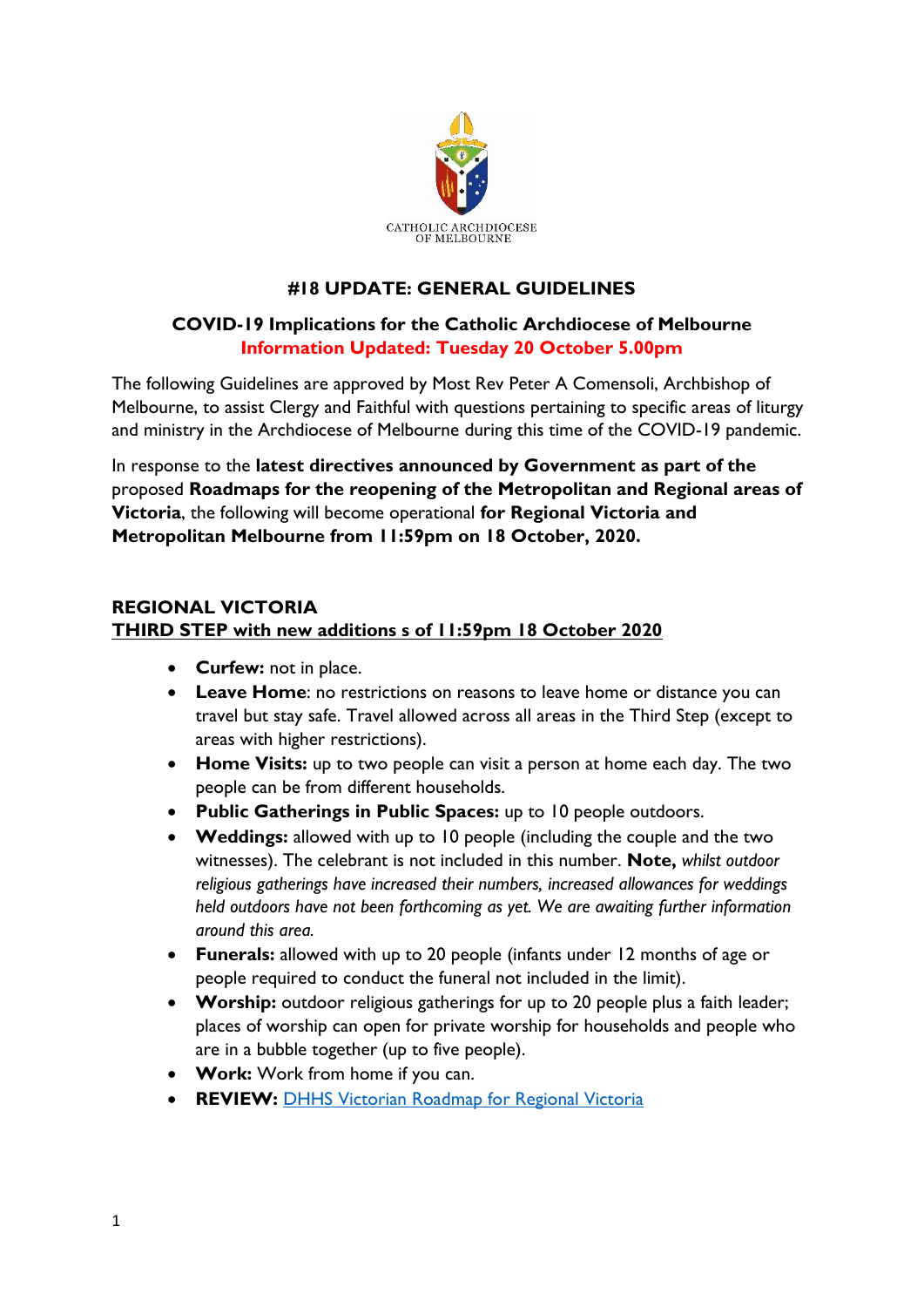## **METROPOLITAN MELBOURNE STEP TWO Summary**

- **Curfew:** no longer in place.
- **Travel:** Up to 25km (but not into Regional Vic for recreation)
- **Public Gatherings in Public Spaces:** up to 10 people outdoors (from max 2 households).
- **Religious Gatherings:** Can also take place outdoors with five people plus a faith leader. Must be adjacent to the place of worship with only one group permitted at a time. There are no time limits
- **Weddings:** Permitted in outdoor public spaces allowed with up to 5 people (the couple and the two witnesses). The faith leader and children under 12 months not included.
- **Funerals:** allowed with up to 10 mourners (infants under 12 months of age or people required to conduct the funeral not included in the limit). A separate grouping of mourners may not come in to remove the coffin from the church.
- **End of Life and Care:** Faith Leaders may attend a dying resident or provide end of life support to a resident in their home or in a Health or Care facility at the request of the patient. Visits may also be made to support a patient or resident with their emotional or mental wellbeing if it cannot be done remotely Such care must be undertaken in co-operation with the particular facility and in line with other visiting restrictions and facility guidelines.
- **Visitors to the Home:** If living alone or a single parent, one visitor may be nominated to create a 'social bubble.'
- **Work:** Continue to work from home.
- **REVIEW: [DHHS Victorian Roadmap for Metropolitan Melbourne](https://www.dhhs.vic.gov.au/second-step-restrictions-summary-metropolitan-melbourne-covid-19)**

**Under no circumstances should anyone awaiting test verification, including Clergy (even without presenting symptoms) attend a church or parish setting until a diagnosis is confirmed. Additionally, under no circumstances should anyone attend who is closely connected to people who are awaiting test results or who have tested positive.**

# **STEP THREE – Regional Victoria (inc. Mitchell Shire)**

**All Victorians over the age of 12 must wear a face covering whenever they leave their home, unless a medical exemption applies.**

**As of 11:59pm Sunday 18 October, 2020 until otherwise directed:**

- **PLACES of WORSHIP:** Places of worship can open for private worship for households and people who are in a bubble together (up to five people).
- **OUTDOOR RELIGIOUS GATHERINGS**: of up to **20 people, plus 1 (one) faith leader**, proximate to a place of worship, are allowed. Signage, directions and sanitising stations must be clearly available. Contact Records must be kept.
- **WEDDINGS:** will be limited **to 10 people**, including the couple and the two witnesses. The celebrant and children under 12 months of age are not included in this number.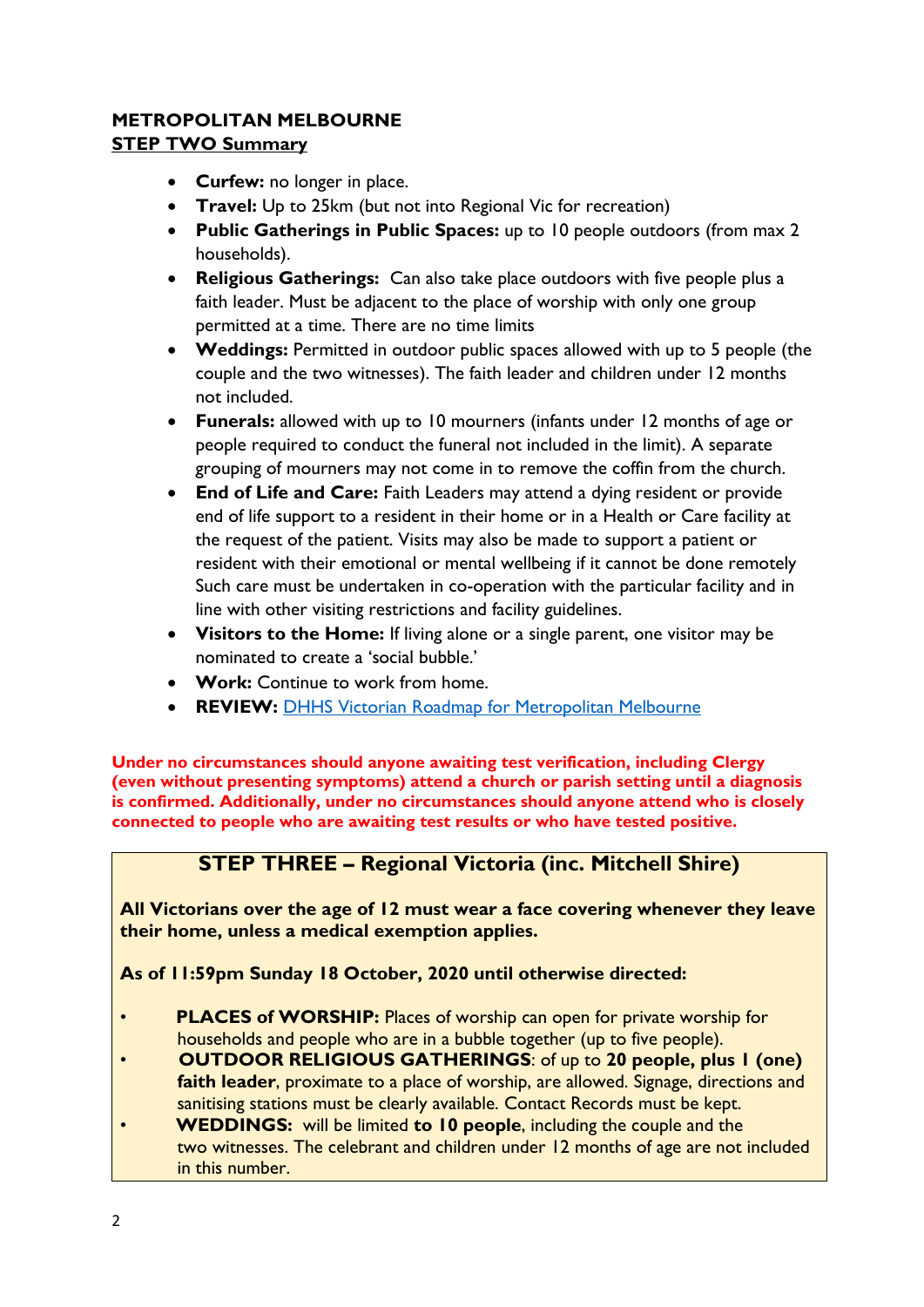- **FUNERALS:** will be limited **to 20 mourners** plus the minimum number required to conduct the funeral. Children who are under one year of age are not counted in the 20 person limit. You can travel to attend a funeral.
- **BAPTISMS:** may be celebrated under the outdoor gathering limits, or worship for households or 'social bubble' direction. Note specific hygiene around use of oils and water. This allows for twenty people including the celebrant outdoors and five people including the celebrant indoors (a child under 12 months not included), meeting all hygiene and distancing precautions and recording names and contact details of all present.
	- **LIVESTREAMING:** a limit 5 in total may be present, including the celebrant. • **VISITATIONS:**

 **Homes:** Faith leaders may visit someone in their home on request to share spiritual ministry (or equivalent religious services) to provide care and support to a person who is at the end of their life. It is critical measures like face coverings and physical distancing are observed, and that the travel to the person's home and the visit are limited to what is reasonably required and necessary. (e.g. only required attendees should visit and just for the service).

 Up to two people can visit a person at home each day. Infants under 12 months are not included in this cap, and other dependents can also attend if they cannot be left unattended or cared for in another setting. The two people may be from different households. This may open up some options for pastoral care, ensuring all hygiene regulations are met as indicated in the Guidelines.

### **Hospitals or Care Facilities:**

 Faith leaders may visit someone in a hospital or care facility to share spiritual ministry (or equivalent religious services) to those who are at the end of their life, or if it would support a patient or resident with their emotional or mental wellbeing, in line with other visiting restrictions and if this support cannot be provided remotely. It is important to note that strict limits on visitors apply in these circumstances. It is critical measures like face coverings and physical distancing are observed and these visits are limited to what is reasonably and necessary (e.g. a visit has been requested by a patient). Such services can also be provided using video or live streaming, depending on religious tradition.

#### **• If you can work from home, you should continue to do so.**

All requirements around hygiene and distancing must be met, along with the collection of contact details.

# **STEP TWO – Metropolitan Melbourne**

**All Victorians over the age of 12 must wear a face covering whenever they leave their home, unless a medical exemption applies.**

### **As of 11.59pm Sunday 18 October, 2020 and until otherwise directed:**

**•** All places of worship including churches, adoration chapels and other church buildings used for public prayer and religious services are to remain closed except for permitted ceremonies.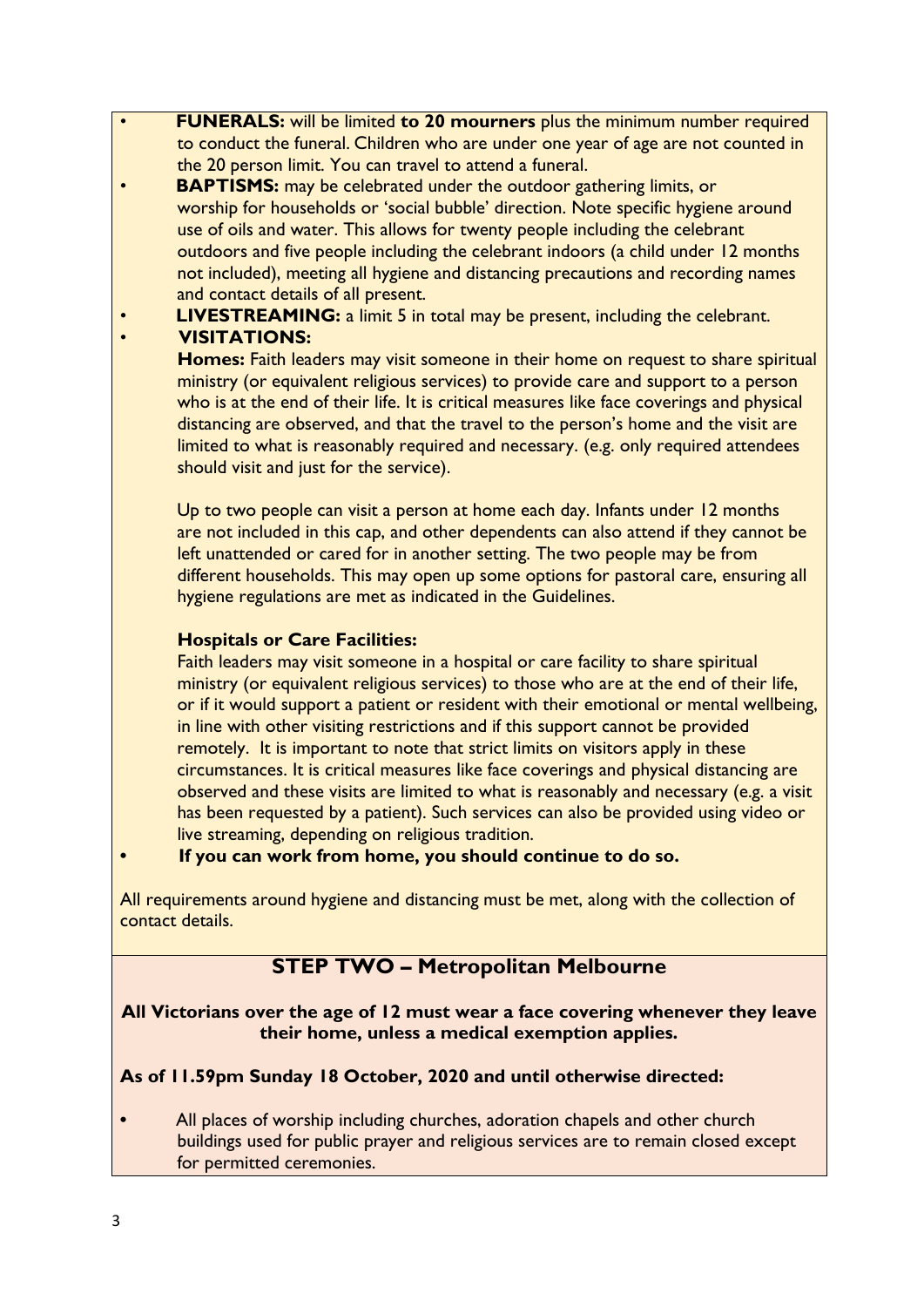- **• RELIGIOUS GATHERINGS:** permitted with a limit of five people, plus one faith leader. Must be adjacent to the place of worship with only one group permitted at a time. Signage, directions and sanitising stations must be clearly available. Contact Records must be kept
- **WEDDINGS:** permitted in outdoor public spaces with a maximum of 5 attendees, including the couple and two witnesses, but not including the celebrant. Children under 12 months are also exempted from the number. Weddings do not need to occur proximate to a place of worship.
- **FUNERALS:** will be limited to 10 mourners (infants under 12 months of age not included in this number). A separate grouping of mourners may not come in to remove the coffin from the church. You can travel to a funeral outside of metropolitan Melbourne. Restrictions apply based on the location of the funeral, and limits to numbers also apply.
- **BAPTISMS:** may be celebrated under the outdoor gathering limits. Note specific hygiene around use of oils and water (refer further in these Guidelines). This allows for 5 people including the faith leader outdoors (a child under 12 months not included), meeting all hygiene and distancing precautions and recording names and contact details of all present.
- **LIVESTREAMING:** a limit of 5 in total may be present, including the celebrant.

• **VISITATIONS:**

 **Homes:** Faith leaders may visit someone in their home on request to share spiritual ministry (or equivalent religious services) to provide care and support to a person who is at the end of their life. It is critical measures like face coverings and physical distancing are observed, and that the travel to the person's home and the visit are limited to what is reasonably required and necessary. (e.g. only required attendees should visit and just for the service).

### **Hospitals or Care Facilities:**

 Faith leaders may visit someone in a hospital or care facility to share spiritual ministry (or equivalent religious services) to those who are at the end of their life, or if it would support a patient or resident with their emotional or mental wellbeing, in line with other visiting restrictions and if this support cannot be provided remotely. It is important to note that strict limits on visitors apply in these circumstances. It is critical measures like face coverings and physical distancing are observed and these visits are limited to what is reasonably required and necessary (e.g. a visit has been requested by a patient). Such services can also be provided using video or live streaming, depending on religious tradition.

• **If you can work from home, you must do so.**

All requirements around hygiene and distancing must be met, along with the collection of contact details.

## **GENERAL LITURGICAL GUIDELINES – Face coverings:**

These Liturgical Guidelines are intended to assist Clergy and faithful in the reverent and joyful celebration of Holy Mass while maintaining the health and safety precautions offered through health and government authorities. It is by carefully observing the directives and precautions outlined in this document that the celebration of Mass, even with the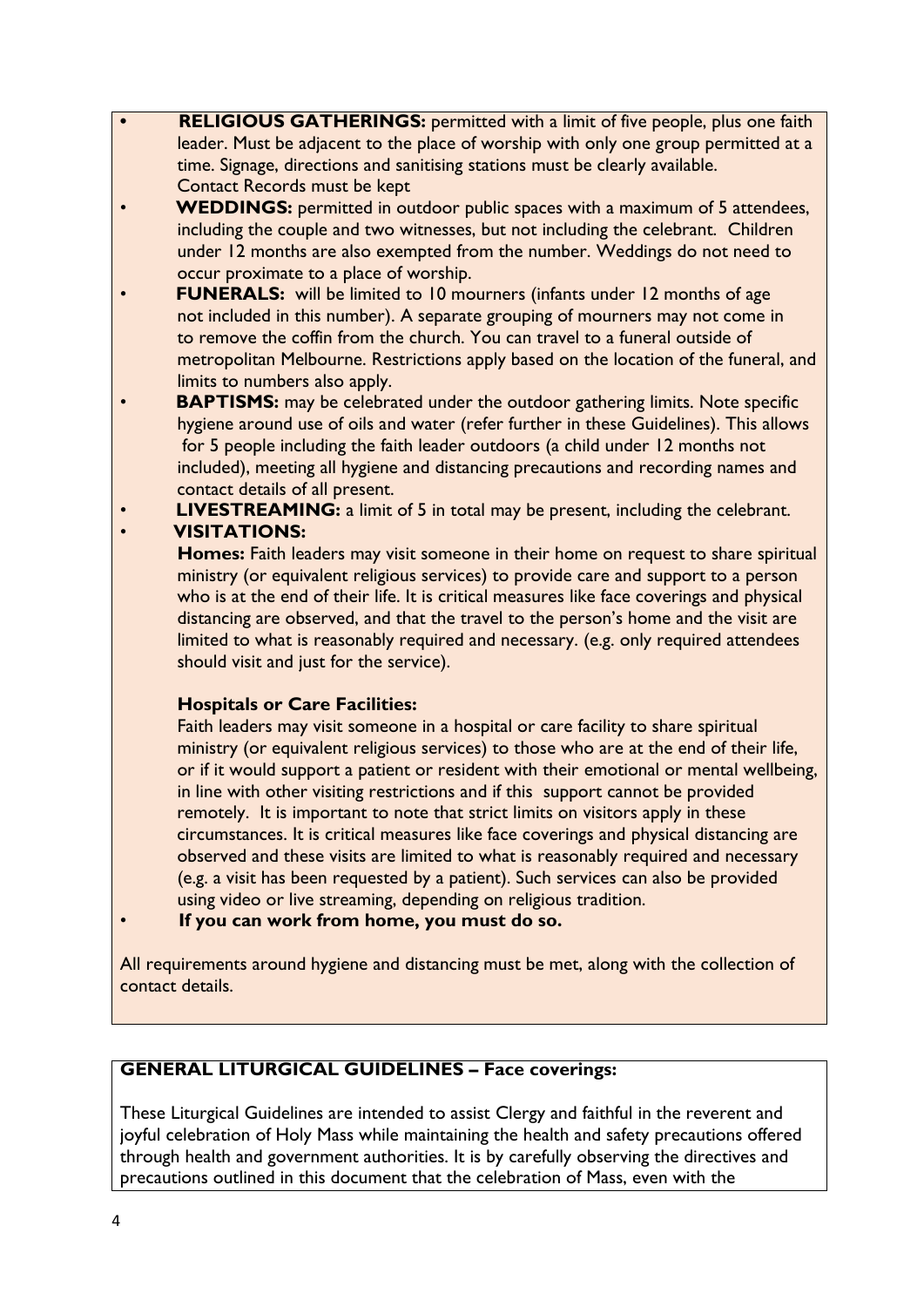limitations of restrictions now in place can take place prudently. We look forward to gathering together with all our people to safely celebrate the Eucharistic Sacrifice, but in the meantime we will follow these guidelines with diligence, using common sense and respect for others.

If there are difficulties maintaining any of the following directives, then Masses should be suspended.

#### **FACEMASKS and SANITISING Outdoor Masses, Funerals, Weddings, Baptisms, and Live-Streaming.**

- For Clergy: Masks should be worn as you enter for Mass. They may be removed during the celebration of Mass, but are to be placed back on for the distribution of Holy Communion and at the conclusion of Mass as you process out.
- All present in the worship space –including musicians, technicians for live streaming, and cleaners and musicians, MUST wear masks at all times as per the DHHS Guidelines.
- Sanitiser must be used regularly throughout the Liturgy and celebrants must visibly sanitise before and after the distribution of Holy Communion.
- Masks must be available. If anyone does not have one, or there is not one available, they cannot participate or enter the church.
- All hygiene and distancing regulations must continue to be met as per the general guidelines below

# **LITURGY OF THE WORD**

- The reader may lower his/her mask for the readings. This applies as well for the Universal Prayer.
- This same direction is extended for a cantor (or singers where further number permit): when the cantor is singing, the mask may be lowered. It must be worn at all other times.

## **LITURGY OF THE EUCHARIST**

• The hosts to be consecrated for the faithful should be placed on a separate Paten (or Ciborium) to the Paten holding the host that the priest will consume.

# **HOLY COMMUNION**

*The following information is designed to allow for the distribution of Holy Communion at Mass in a safe manner for both ministers and communicants. All liturgical norms that govern the ordinary distribution of Holy Communion are observed in these norms, preserving the integrity of the celebration and distribution of the Eucharist.*

With the movement for Metropolitan Melbourne to Step Two, and with the Third Step in place still for Regional Victoria, we are now able to gather in limited numbers and to again receive Holy Communion. Receiving Our Lord in this way is a moment of great significance and of personal intimacy with Jesus, and the Church wants to ensure it is done with dignity and respect. As Cardinal Sarah, Prefect of the Congregation for Divine Worship and the Discipline of the Sacraments recently wrote: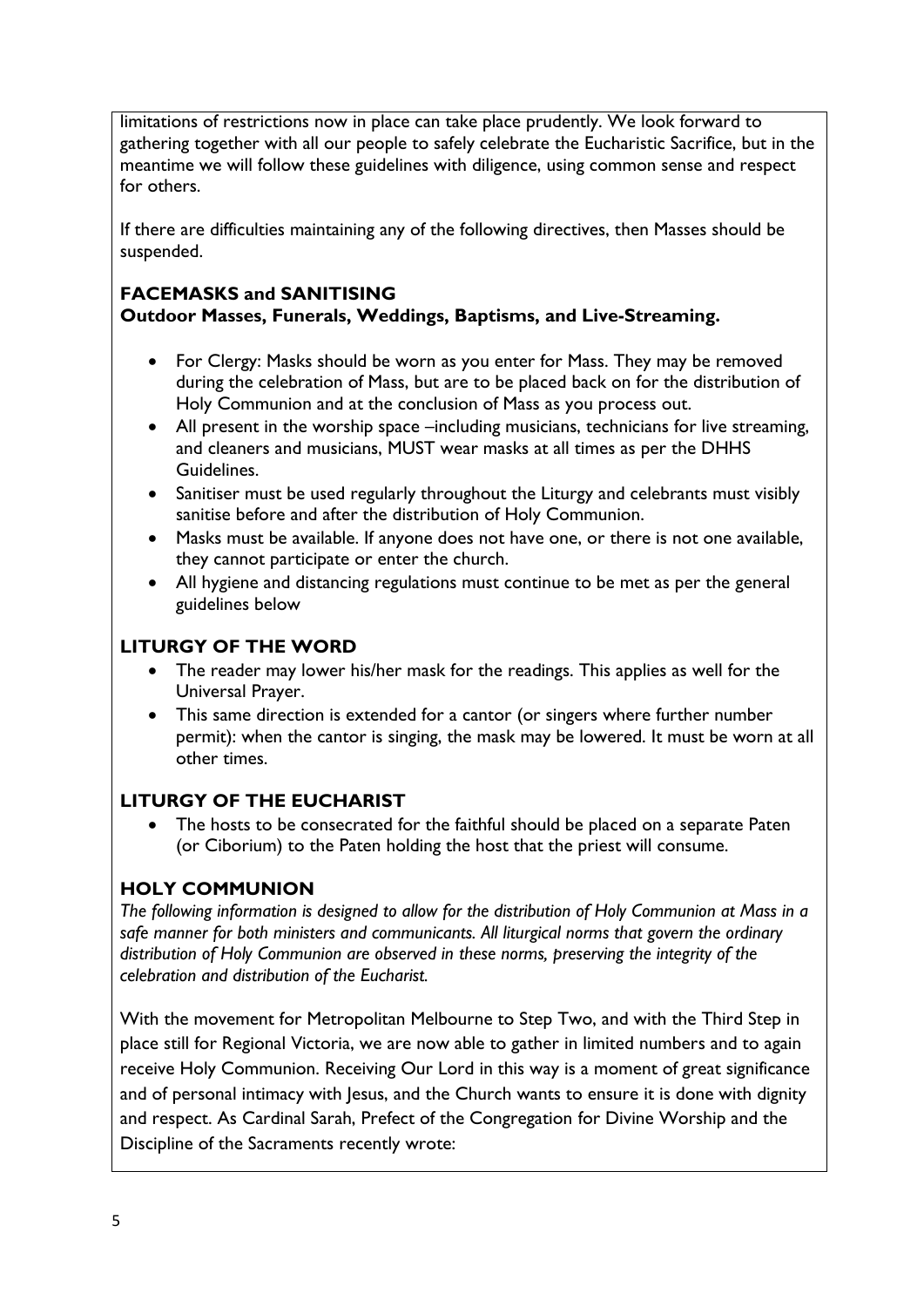*Aware that God never abandons the humanity He has created, and that even the hardest trials can bear fruits of grace, we have accepted our distance from the Lord's altar as a time of Eucharistic fasting, useful for us to rediscover its vital importance, beauty and immeasurable preciousness. As soon as is possible, however, we must return to the Eucharist with a purified heart, with a renewed amazement, with an increased desire to meet the Lord, to be with him, to receive him and to bring him to our brothers and sisters with the witness of a life full of faith, love, and hope.* **(***Let us return to the Eucharist with joy! Letter on the celebration of the liturgy during and after the COVID 19 pandemic.* (+Robert Cardinal Sarah, September 2020)

Cardinal Sarah also envisaged the need to put in place measures appropriate for this time:

*In times of difficulty (e.g. wars, pandemics), Bishops and Episcopal Conferences can give provisional norms which must be obeyed. Obedience safeguards the treasure entrusted to the Church*.

In light of this, and as a provisional measure for the time-being only, the Archbishop asks that Communion be distributed in the hand only (and not directly on the tongue), as a precautionary step to protect against COVID-19. This is not done lightly, because in normal circumstances the Church in Australia does not limit reception of the Sacrament to one way or another. **This is not a permanent situation, and will be reviewed at each significant change in the Victorian Roadmap. The Archbishop will lift this requirement at the earliest opportunity.** Catholics who do not feel able to receive the Sacrament in this way due to personal devotion or piety are to be respectfully encouraged to make a spiritual communion. You are reminded that in the case of serious sickness or end of life the Sacrament is available without restriction. In particular cases in which a communicant has some difficulty managing the mask and receiving Communion in the hand, please show pastoral care and utmost regard for them.

- All worshippers are to wear a face covering or mask throughout the celebration of Mass and the other Sacraments.
- Instructions on receiving Holy Communion should be given to communicants at the time of the Fraction Rite.
- The following is recommended:

#### **The Priest or (minister):**

- Sanitises hands before beginning distribution
- Wears a mask throughout distribution
- Each communicant comes forward to a place approximately 1.5 metres away
- Exchanges the dialogue, while both wearing their masks
- Places the host slightly above the outstretched and flat hands of the communicant
- Waits until the communicant has moved away before calling forth the next person
- Sanities hands after completing distribution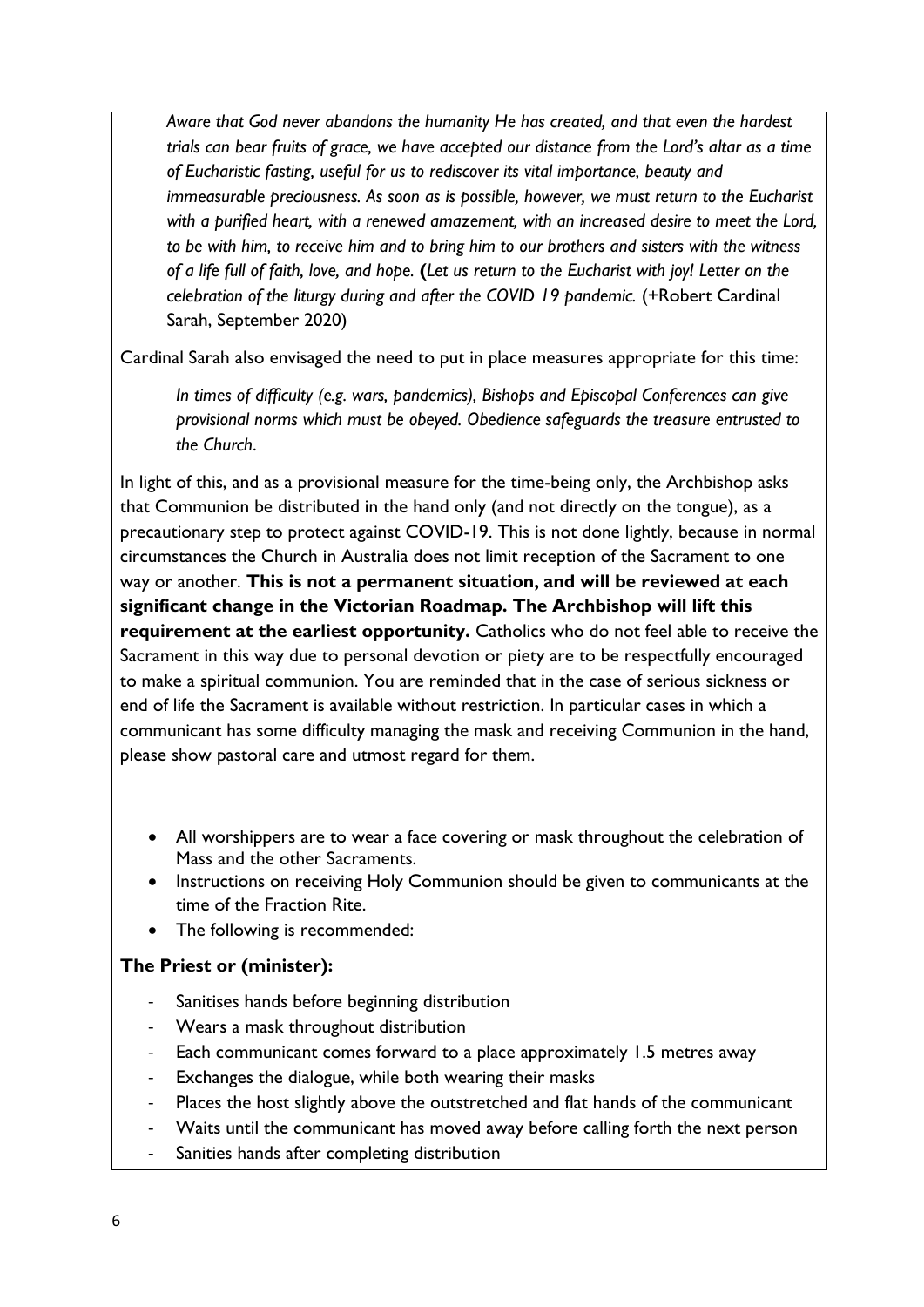### **The Communicant:**

- Required distancing between communicants is maintained in the queue.
- Wears a mask.
- Sanitises hands at a dispensing station before coming to receive Communion.
- Engages in the dialogue and receives the host in the hand, while wearing the mask.
- Steps several metres to the side, and away from the priest.
- Removes one side of the mask to place the Host in their mouth with the other hand.
- Re-positions the mask.
- Returns to their seat via a different pathway.

**PLEASE NOTE:** It is advised that when live-streaming, reception of Holy Communion is done off-screen/video.

| <b>Priests Daily</b><br><b>Mass and</b><br>obligations      | Daily Mass should be offered for all God's people, the faithful in<br>Melbourne, and the wider community.                                                                                                                                                                                                                                                                                                                                                                                                                                                                                                                                                                                                                                                                                                                                                            |
|-------------------------------------------------------------|----------------------------------------------------------------------------------------------------------------------------------------------------------------------------------------------------------------------------------------------------------------------------------------------------------------------------------------------------------------------------------------------------------------------------------------------------------------------------------------------------------------------------------------------------------------------------------------------------------------------------------------------------------------------------------------------------------------------------------------------------------------------------------------------------------------------------------------------------------------------|
|                                                             |                                                                                                                                                                                                                                                                                                                                                                                                                                                                                                                                                                                                                                                                                                                                                                                                                                                                      |
| <b>Places of</b><br><b>Worship and</b><br><b>Gatherings</b> | Metropolitan Melbourne: Places of religion and worship<br>$\bullet$<br>remain closed for both religious ceremonies and private worship,<br>except for funerals and the live streaming of Mass.<br>Livestreaming is limited to up to five people including<br>the faith leader. Outdoor religious gatherings are permitted<br>five people + a faith leader.<br>Regional Victoria: Livestreaming a service is limited to up to<br>five people including the faith leader. Outdoor religious<br>gatherings for up to 20 people plus a faith leader are allowed.<br>Places of worship can open for private worship for<br>households and people who are in a bubble together (up<br>to five people).                                                                                                                                                                     |
| <b>Baptisms</b>                                             | For Metropolitan Melbourne: may be celebrated under the<br>$\bullet$<br>outdoor gathering limits. Note specific hygiene around use of oils<br>and water. This allows for 5 people including the faith leader<br>outdoors (a child under 12 months not included), meeting all<br>hygiene and distancing precautions and recording names and<br>contact details of all present. In emergency situations priests and<br>deacons must make themselves available for Baptism. In extreme<br>circumstances any lay person can validly baptise using water and<br>the Trinitarian formula. (Can 861 §2);<br>For Regional Victoria: Baptisms may be celebrated in a<br>$\bullet$<br>church under the worship for household's direction (a total of<br>5 including the celebrant with a child under 12 months not<br>included in the number); or the outdoor gathering for 20 |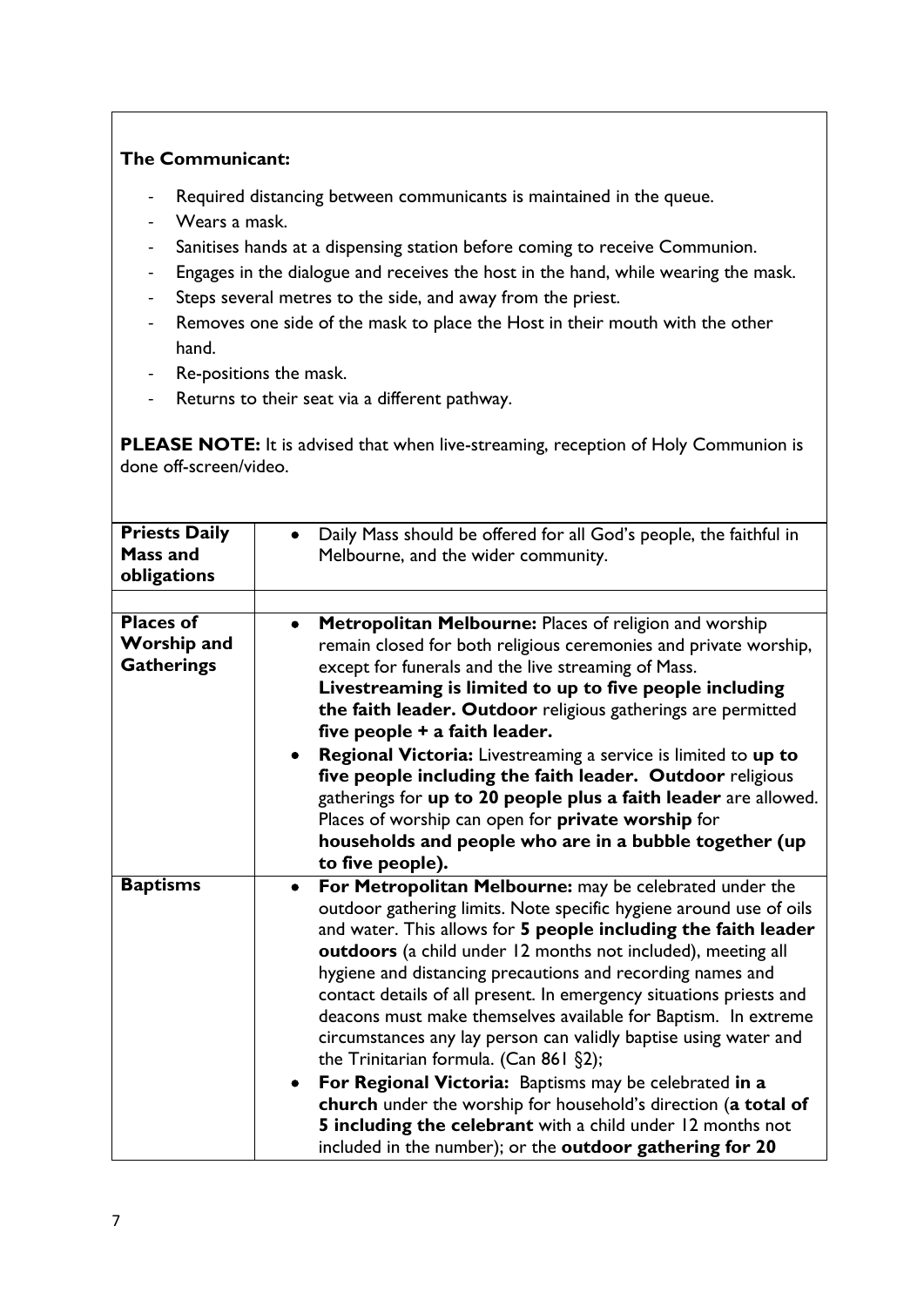|                 | including a celebrant. Note specific hygiene around use of oils     |
|-----------------|---------------------------------------------------------------------|
|                 | and water.                                                          |
|                 | • Numbers dependent on indoor or outdoor celebrations (see          |
|                 | above).                                                             |
|                 | • CONTACT DETAILS are required for all attendees- and must          |
|                 | include: First Name + Contact Number + date and time at which       |
|                 | the person attended the place of worship;                           |
|                 | • Baptism by immersion or baptisms using already blessed water      |
|                 | is to be avoided. Fresh water is to be used in every individual     |
|                 | instance of baptism, and immediately drained afterwards.            |
|                 | • Social distancing of all attendees; all (excluding baby) wear     |
|                 | masks throughout.                                                   |
|                 | • Fresh water is blessed and used for each baptism.                 |
|                 | • The child to be baptised is held by the parents throughout.       |
|                 | • The welcoming blessing of the child is done by the priest         |
|                 | without touching the child.                                         |
|                 | • The two anointings are done using single-use cotton buds.         |
|                 | • The water is poured by the priest above the head of the child.    |
|                 | • The dressing of the child in a white garment is done by the       |
|                 | parents.                                                            |
|                 | • The lighting of the candle is done by the person holding the      |
|                 | candle.                                                             |
|                 | • Hygiene precautions must be maintained throughout;                |
|                 | • if indoors, doors must remain closed to prevent public access;    |
|                 | • Following a Baptism indoors, the church must be cleaned in        |
|                 | accordance with the guidance on routine environmental cleaning      |
|                 | and disinfection in the community, available at:                    |
|                 | https://www.health.gov.au/resources/publications/coronavirus-       |
|                 | covid-19-information-about-routine-environmental-cleaning-and-      |
|                 | disinfection-in-the-community                                       |
|                 |                                                                     |
|                 |                                                                     |
| <b>Weddings</b> | Metropolitan Melbourne: Permitted in outdoor public spaces          |
|                 | allowed with up to 5 people (the couple and the two witnesses)      |
|                 | plus a faith leader. Children under 12 months not included;         |
|                 | Regional Victoria: up to 10 people may attend a wedding             |
|                 | which includes the couple, the celebrant and two witnesses.         |
|                 | CONTACT DETAILS are required for all attendees- and must            |
|                 | include: First Name + Contact Number + date and time at which       |
|                 | the person attended the place of worship;                           |
|                 | Physical distancing and building capacity limits must be maintained |
|                 | at all times;                                                       |
|                 | Hygiene precautions must be maintained throughout;                  |
|                 | Doors must remain closed to prevent public access;                  |
|                 | No lingering outside the church following the wedding;              |
|                 | Following a wedding, the church must be cleaned in accordance       |
|                 | with the guidance on routine environmental cleaning and             |
|                 | disinfection in the community, available at:                        |
|                 | https://www.health.gov.au/resources/publications/coronavirus-       |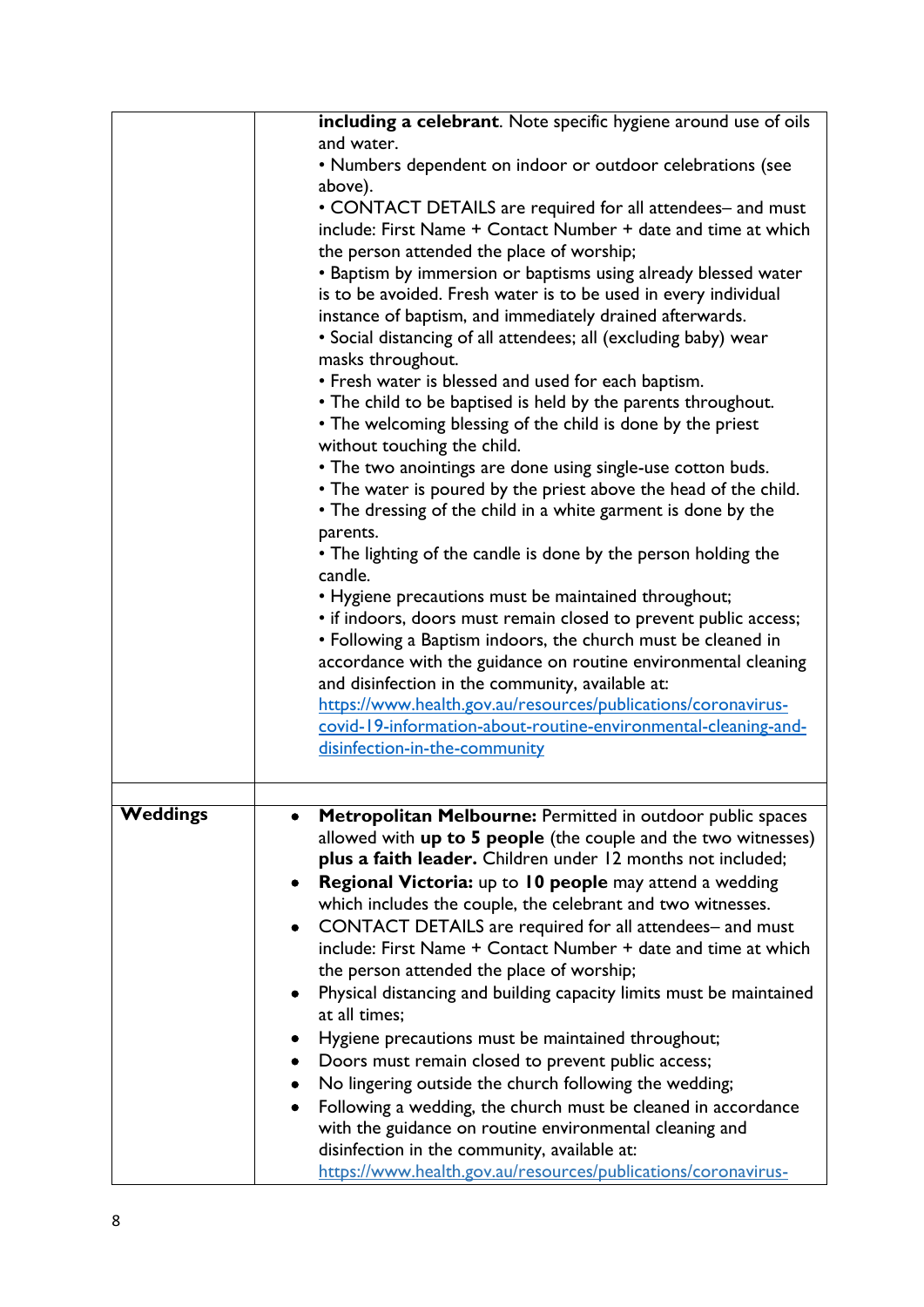| covid-19-information-about-routine-environmental-cleaning-and-<br>disinfection-in-the-community                                                                                                                                                                                                                                                                                                                                                                                                                                                                                                                                                                                                                                                                                                                                                                                                                                                                                                                                                                                                                                                                                                                                                                                                                                                                                                                                                                                                                                                                                                                                                                                                                                                                                  |
|----------------------------------------------------------------------------------------------------------------------------------------------------------------------------------------------------------------------------------------------------------------------------------------------------------------------------------------------------------------------------------------------------------------------------------------------------------------------------------------------------------------------------------------------------------------------------------------------------------------------------------------------------------------------------------------------------------------------------------------------------------------------------------------------------------------------------------------------------------------------------------------------------------------------------------------------------------------------------------------------------------------------------------------------------------------------------------------------------------------------------------------------------------------------------------------------------------------------------------------------------------------------------------------------------------------------------------------------------------------------------------------------------------------------------------------------------------------------------------------------------------------------------------------------------------------------------------------------------------------------------------------------------------------------------------------------------------------------------------------------------------------------------------|
|                                                                                                                                                                                                                                                                                                                                                                                                                                                                                                                                                                                                                                                                                                                                                                                                                                                                                                                                                                                                                                                                                                                                                                                                                                                                                                                                                                                                                                                                                                                                                                                                                                                                                                                                                                                  |
| Metropolitan Melbourne: Up to 10 mourners may attend a<br>funeral in a place of worship as well as the minimum number of<br>people required for the funeral, including the members of the<br>funeral company. Children who are under one year of age are not<br>counted in the 10-person limit;<br>Regional Victoria: Up to 20 mourners may attend funeral in<br>a place of worship as well as the minimum number of people<br>required for the funeral, including the members of the funeral<br>company. Children who are under one year of age are not<br>counted in the 20 person limit;<br>CONTACT DETAILS are required for all attendees- and must<br>include: First Name + Contact Number + date and time at which<br>the person attended the place of worship;<br>Physical distancing and building capacity limits must be maintained<br>at all times;<br>Hygiene precautions must be maintained throughout;<br>Doors must remain closed to prevent public access.<br>٠<br>No lingering outside the church following the funeral;<br>Following a funeral, the church must be cleaned in accordance<br>with the guidance on routine environmental cleaning and<br>disinfection in the community, available at:<br>https://www.health.gov.au/resources/publications/coronavirus-<br>covid-19-information-about-routine-environmental-cleaning-and-<br>disinfection-in-the-community<br>It will not be possible to organise any refreshments in the Parish<br>hall or centre after the funeral is concluded.<br>Permission is granted to hold the funeral Liturgy in a funeral<br>parlour, if the family so wish.<br>Families may wish to arrange a larger Memorial Mass at a later<br>date, and after the public emergency and relevant social<br>restrictions have passed. |
| Only the First Rite of Penance (individual confession and                                                                                                                                                                                                                                                                                                                                                                                                                                                                                                                                                                                                                                                                                                                                                                                                                                                                                                                                                                                                                                                                                                                                                                                                                                                                                                                                                                                                                                                                                                                                                                                                                                                                                                                        |
| absolution) can be celebrated, because of the restrictions on<br>numbers. The outdoor permits allowances may offer ways to<br>bring this important sacrament to our people. All hygiene and<br>distancing measures must be met.<br>If there arises an urgent need to impart sacramental absolution to<br>several people together out of grave necessity (eg. to a group of<br>persons in a hospital setting who are dying from Coronavirus),<br>then permission is to be sought from the Regional Vicar. The<br>provisions of Can.961 and 962 are to be met and applied for<br>validity.                                                                                                                                                                                                                                                                                                                                                                                                                                                                                                                                                                                                                                                                                                                                                                                                                                                                                                                                                                                                                                                                                                                                                                                         |
|                                                                                                                                                                                                                                                                                                                                                                                                                                                                                                                                                                                                                                                                                                                                                                                                                                                                                                                                                                                                                                                                                                                                                                                                                                                                                                                                                                                                                                                                                                                                                                                                                                                                                                                                                                                  |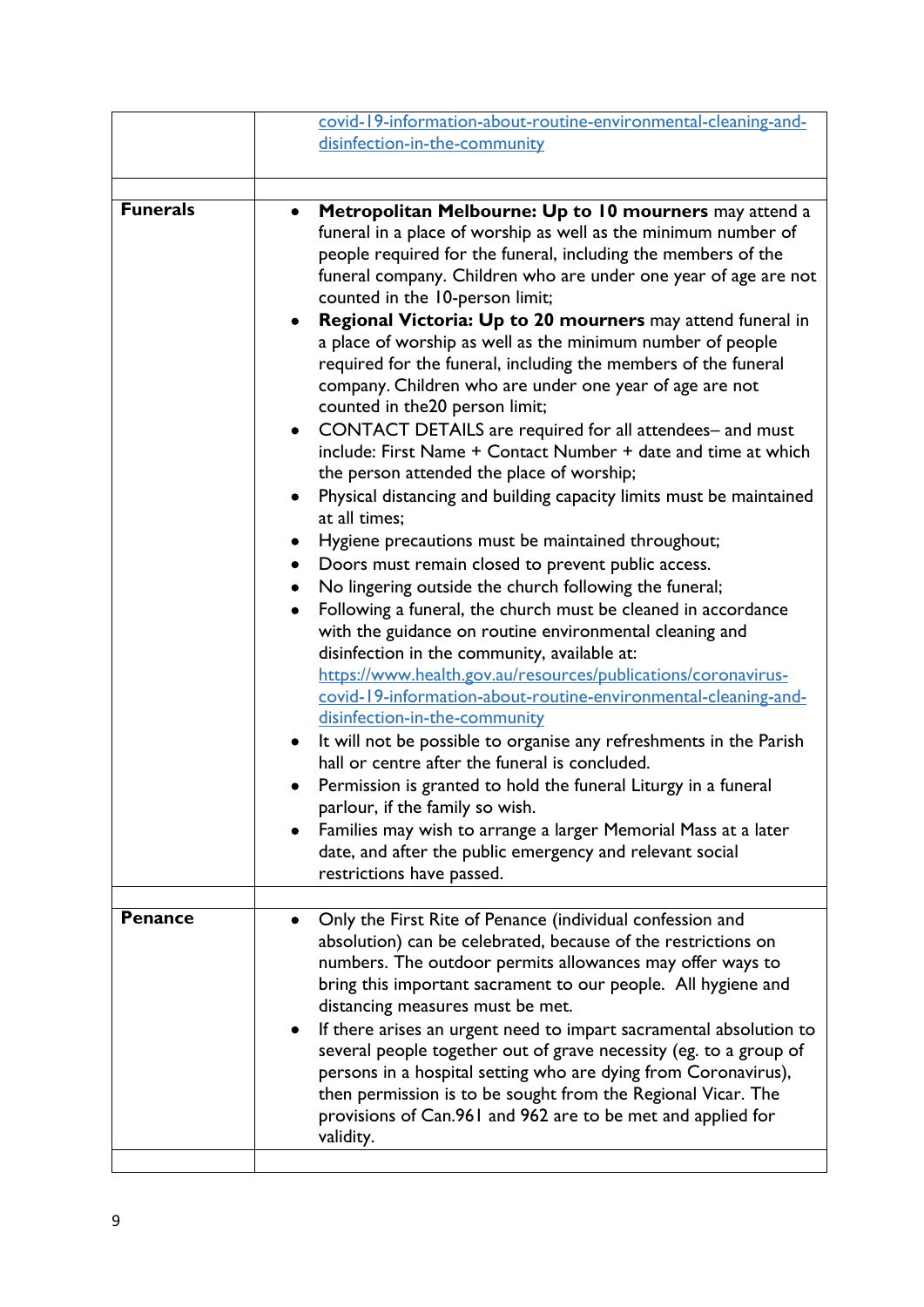| <b>Pastoral and</b> | It is important that the Sacrament of Anointing be available to<br>$\bullet$ |
|---------------------|------------------------------------------------------------------------------|
| <b>Sacramental</b>  | those seriously ill and in danger of death, and may be given on              |
| Visitation.         | request.                                                                     |
|                     |                                                                              |
| <b>Communion</b>    | Homes: Faith leaders may visit someone in their home on                      |
| to, and             | request to share spiritual ministry (or equivalent religious                 |
| Anointing of,       | services) to provide care and support to a person who is at the              |
| the Sick            | end of their life. It is critical measures like face coverings and           |
|                     | physical distancing are observed, and that the travel to the                 |
|                     | person's home and the visit are limited to what is reasonably                |
|                     | required and necessary (e.g. only required attendees should                  |
|                     | visit and just for the service).                                             |
|                     |                                                                              |
|                     |                                                                              |
|                     | In Regional Victoria, up to two people can visit a person at home            |
|                     | each day. The two people can be from different households. This              |
|                     | may open options for pastoral care ensuring all hygiene                      |
|                     | precautions are met as indicated throughout these guidelines.                |
|                     |                                                                              |
|                     | <b>Hospitals or Care Facilities:</b>                                         |
|                     | Faith leaders may visit someone in a hospital or care facility to            |
|                     | share spiritual ministry (or equivalent religious services) to               |
|                     | those who are at the end of their life, or if it would support a             |
|                     | patient or resident with their emotional or mental wellbeing,                |
|                     | in line with other visiting restrictions and if this support cannot          |
|                     | be provided remotely. It is important to note that strict limits             |
|                     | on visitors apply in these circumstances. It is critical measures            |
|                     | like face coverings and physical distancing are observed and                 |
|                     | these visits are limited to what is reasonably and necessary (e.g.           |
|                     | a visit has been requested by a patient). Such services can also             |
|                     | be provided using video or live streaming, depending on                      |
|                     | religious tradition.                                                         |
|                     | In general circumstances, if a Priest is requested to visit the home         |
|                     | of a sick and dying person, he must take every precaution in                 |
|                     | relation to those who may be contagious.                                     |
|                     | Holy Communion is not to be given to anyone in their homes or<br>$\bullet$   |
|                     | care facilities, including the sick and homebound, except as                 |
|                     | Viaticum for the dying, which may be administered only by Priests            |
|                     | and Deacons, and complying with all hygiene precautions and the              |
|                     | protocols of the relevant hospitals or aged-care facilities (washing         |
|                     | hands, etc.) as appropriate.                                                 |
|                     | As previously communicated, when Anointing the Sick, priests are<br>٠        |
|                     | given permission to lay on hands by holding them above, rather               |
|                     | than upon the head, so as to avoid physical contact. The anointing           |
|                     | is to be carried out by dipping a cotton wool ball, cotton bud into          |
|                     | the bottle of Oil (do not use an Oil Stock).                                 |
|                     | Protective gloves could also be used, which can be disposed of<br>٠          |
|                     | appropriately after a single use. Anointing the head would be                |
|                     | sufficient.                                                                  |
|                     | If Viaticum is given, follow the guidelines below:                           |